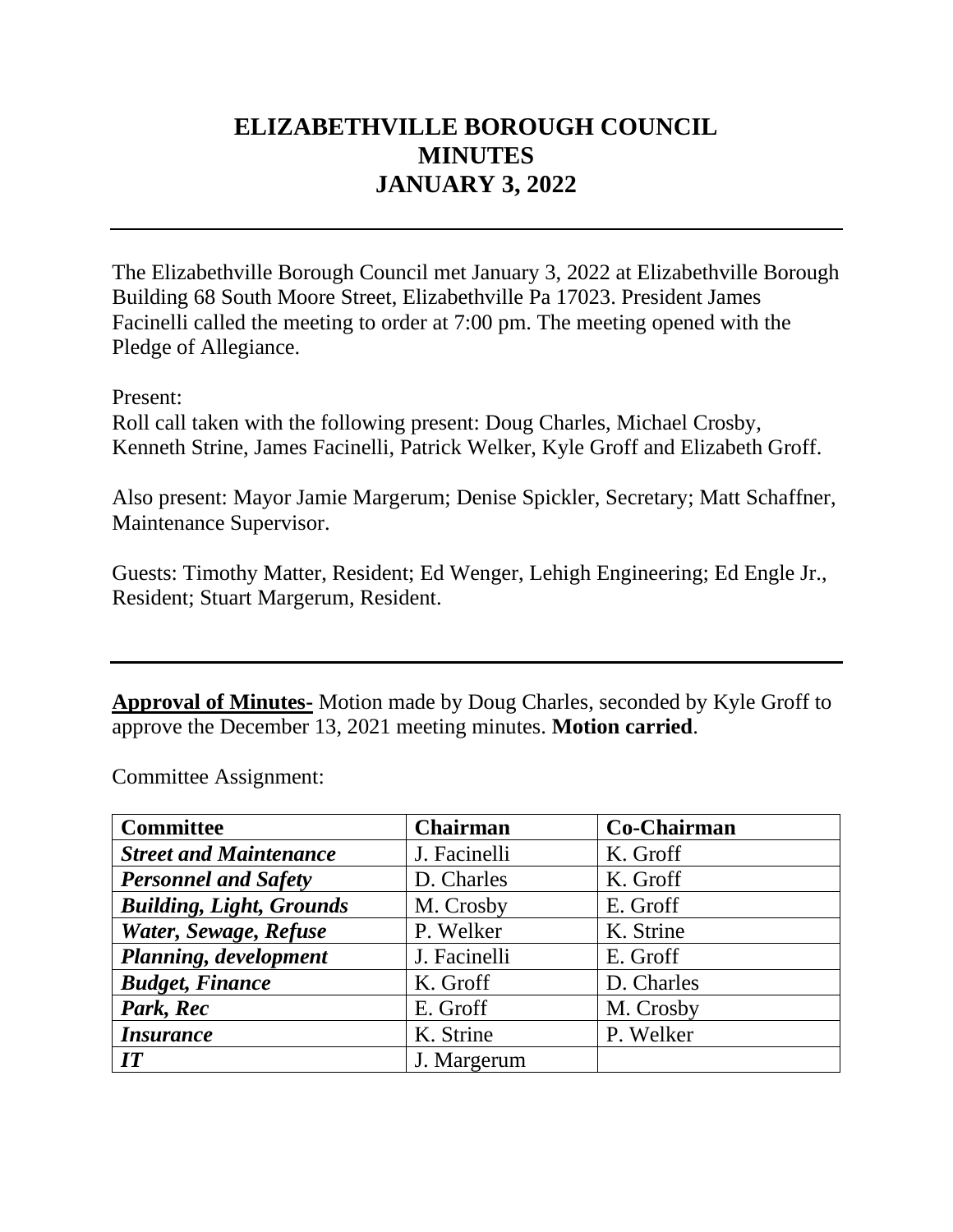### **COMMITTEE REPORTS:**

Street and Maintenance: Maintenance report has been sent.

Personnel & Safety: **D. Charles** addressed Council on the resume that has been sent in for the CEO position. Due to the advertised position having a submission deadline the resume will not be considered. The resume will be filled in the office if the Borough will need to hire in the future.

Code Enforcement Officer-

Building, Lighting & Grounds- **M. Crosby** no report.

Water, Sewage & Refuse- **P. Welker** nothing to report.

Planning & Development- **J. Facinelli** nothing to report.

Budget & Finance- **K. Groff** nothing to report.

Parks & Rec- **E. Groff** no report.

Insurance- **K. Strine** nothing to report.

IT- **J. Margerum** no report.

COG- no report

Mayors Report-

Solicitor Report- Not present

EMC Report- Not present

Engineer Report- Not present- have Linus send Jack Raudenbush letter to retrieve files.

#### **UNFINISHED BUSINESS:**

**Approve Ordinance No.\_\_\_\_\_ Amending the Non-Uniformed Employees' Pension Plan-**Motion made by Doug Charles, seconded by Michael Crosby to approve Ordinance No.\_\_\_\_ Amending the Non-Uniformed Employees' Pension Plan. **Motion carried.**

**Approve Code Enforcement Officer-** Motion made by Doug Charles, seconded by Michael Crosby to approve the use of Lehigh Engineering (Ed Wenger) as Elizabethville Borough Code Enforcement Officer**. Motion carried.**